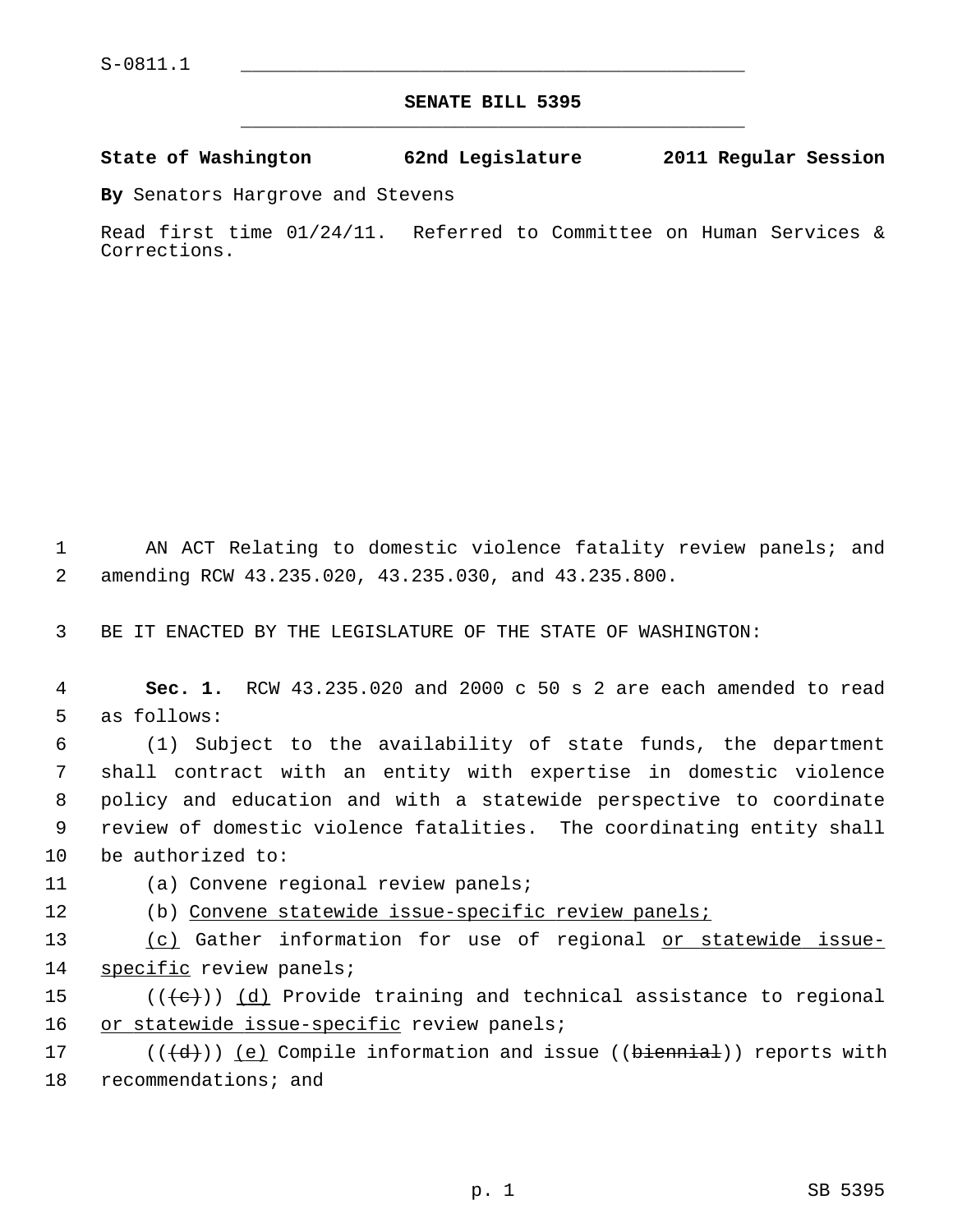1  $((\{e\}))(f)$  Establish a protocol that may be used as a guideline 2 for identifying domestic violence related fatalities, forming review 3 panels, convening reviews, and selecting which cases to review. The 4 coordinating entity may also establish protocols for data collection 5 and preservation of confidentiality.

 6 (2)(a) The coordinating entity may convene a regional or statewide 7 issue-specific domestic violence fatality review panel to review any 8 domestic violence fatality.

 9 (b) Private citizens may request a review of a particular death by 10 submitting a written request to the coordinating entity within two 11 years of the death. Of these, the appropriate regional review panel 12 may review those cases which fit the criteria set forth in the protocol 13 for the project.

14 **Sec. 2.** RCW 43.235.030 and 2000 c 50 s 3 are each amended to read 15 as follows:

16 (1) Regional domestic violence fatality review panels ((shall)) may 17 include ((but not be limited to)), as appropriate, the following:

18 (a) Medical personnel with expertise in domestic violence abuse;

19 (b) Coroners or medical examiners or others experienced in the 20 field of forensic pathology, if available;

21 (c) County prosecuting attorneys ((and)) or municipal attorneys;

22 (d) Domestic violence shelter service staff ((and)) or domestic 23 violence victims' advocates;

24 (e) Law enforcement personnel;

25 (f) Local health department staff;

- 26 (g) Child protective services workers;
- 27 (h) Community corrections professionals;
- 28 (i) Perpetrator treatment program provider; ((and))

29 (j) School teachers, guidance counselors, or student health 30 services staff; and

 $31$  (k) Judges, court administrators, and/or their representatives.

32 (2) Regional domestic violence fatality review panels may also 33 invite other relevant persons to serve on an ad hoc basis and 34 participate as full members of the review ((team [panel])) panel for a 35 particular review. These persons may include, but are not limited to: 36 (a) Individuals with particular expertise helpful to the regional 37 review panel;